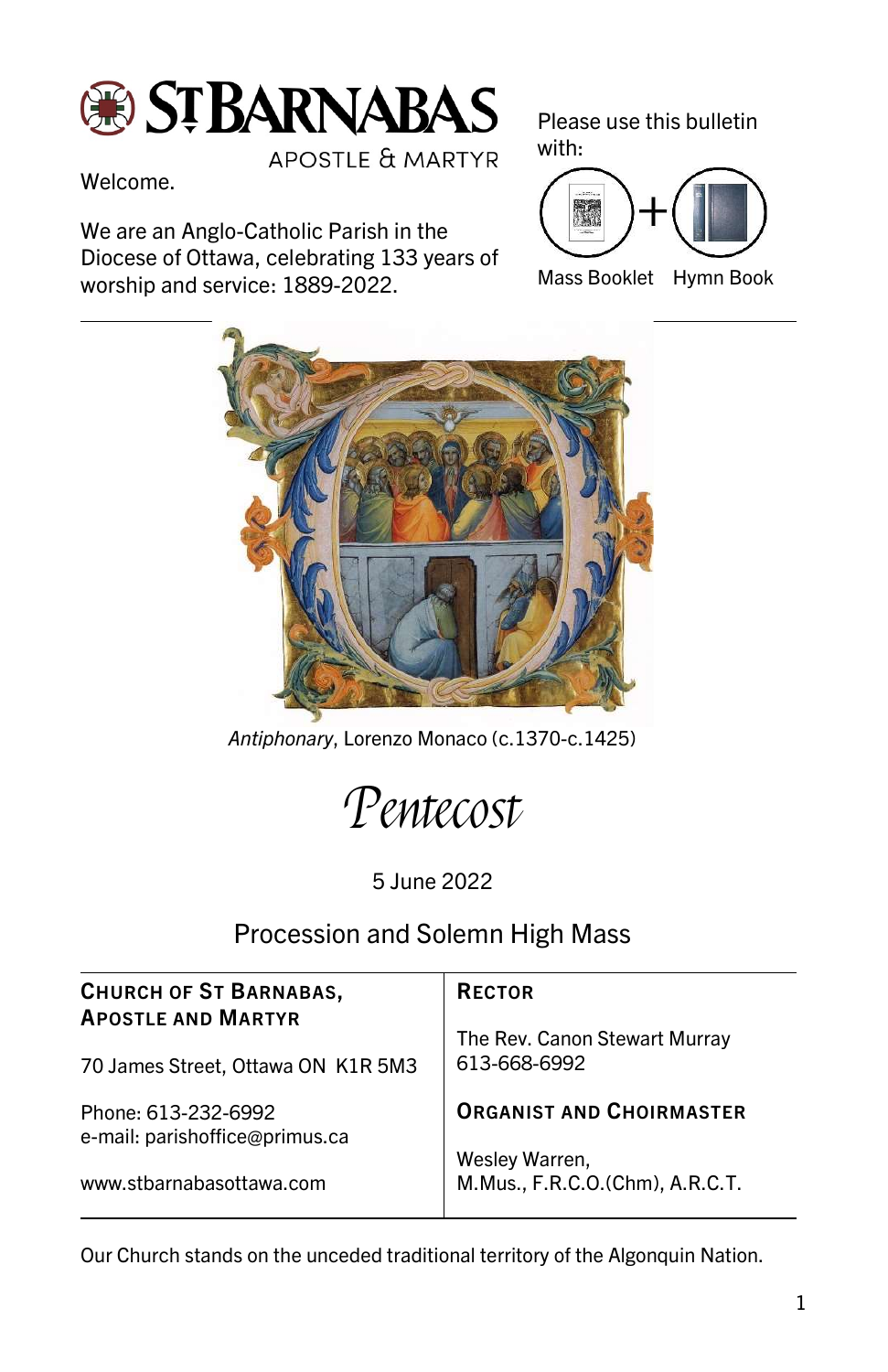#### Organ Prelude

Chorale Prelude on "Nun bitten wir den Heiligen Geist" Dietrich Buxtehude

#### Mass Setting

Missa 'Orbis factor' Plainsong

#### THE GATHERING OF THE COMMUNITY

Processional Hymn

481 Come, thou Holy Spirit, come Veni Sancte Spiritus

Station at the Rood

The Spirit of the Lord hath filled the whole world, Alleluia. And that which containeth all things hath knowledge of the voice, Alleluia.

GOD, who as at this time didst teach the hearts of thy faithful people, by the sending to them the light of thy Holy Spirit: Grant us by the same Spirit to have a right judgement in all things, and evermore to rejoice in his holy comfort; through the merits of Christ Jesus our Saviour, who liveth and reigneth with thee, in the unity of the same Spirit, one God, world without end. Amen.

### Introit Proper

The Spirit of the Lord hath filled the whole world, alleluia : and that which containeth all things hath knowledge of the voice, alleluia, alleluia. Ps. Let God arise, and let his enemies be scattered : let them also that hate him flee before him. Glory be … The Spirit of the Lord ...

| Salutation |  |
|------------|--|
|            |  |

Kyrie and Gloria **p.2** 

Collect

2 Almighty and everliving God, who fulfilled the promises of Easter by sending us your Holy Spirit and opening to every race and nation the way of life eternal, keep us in the unity of your Spirit, that every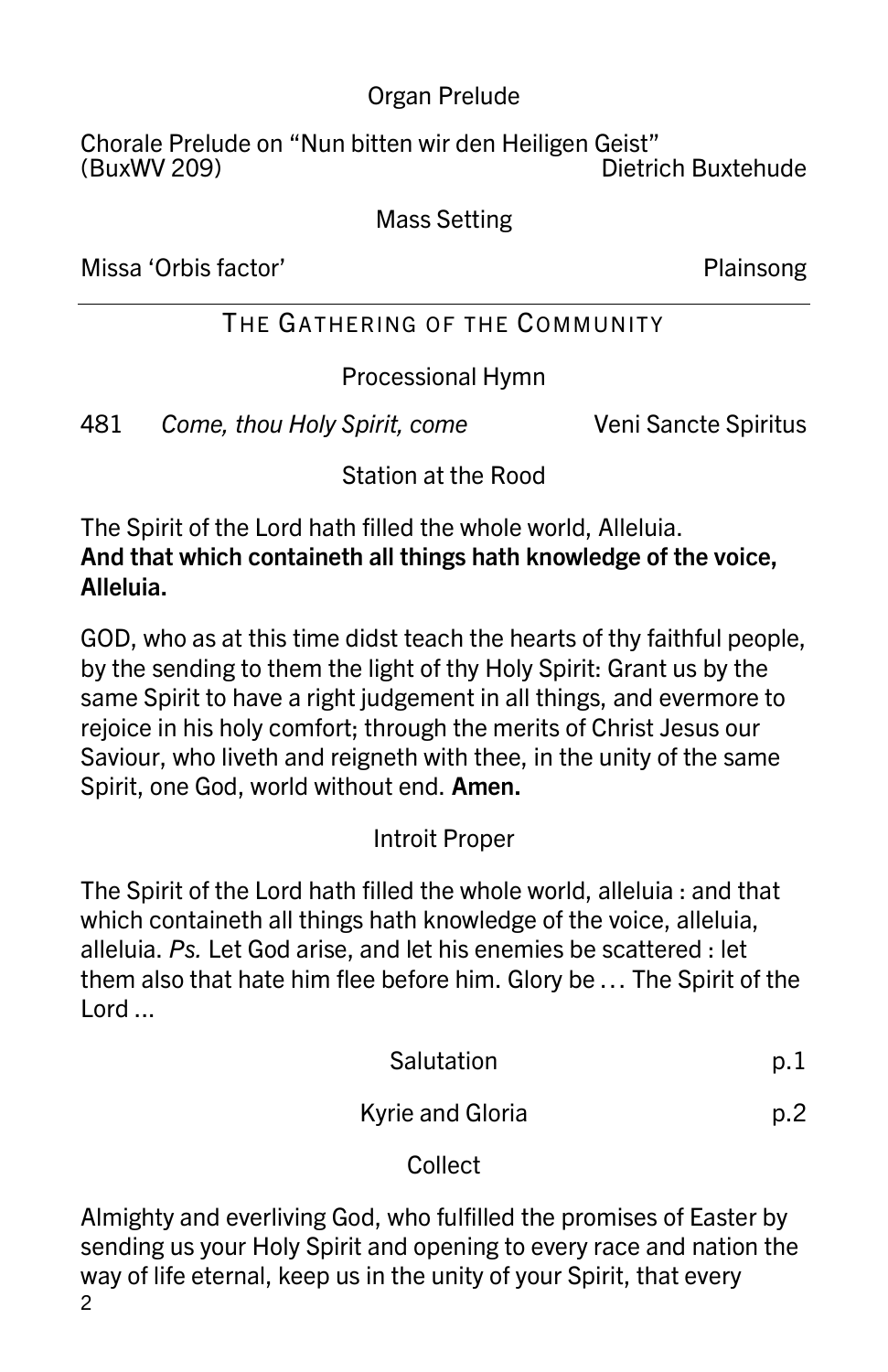tongue may tell of your glory; through Jesus Christ our Lord, who lives and reigns with you and the Holy Spirit, one God, now and for ever. Amen.

## THE LITURGY OF THE WORD

First Reading

### Acts 2:1-21

When the day of Pentecost had come, they were all together in one place. And suddenly from heaven there came a sound like the rush of a violent wind, and it filled the entire house where they were sitting. Divided tongues, as of fire, appeared among them, and a tongue rested on each of them. All of them were filled with the Holy Spirit and began to speak in other languages, as the Spirit gave them ability. Now there were devout Jews from every nation under heaven living in Jerusalem. And at this sound the crowd gathered and was bewildered, because each one heard them speaking in the native language of each.

Amazed and astonished, they asked, "Are not all these who are speaking Galileans? And how is it that we hear, each of us, in our own native language? Parthians, Medes, Elamites, and residents of Mesopotamia, Judea and Cappadocia, Pontus and Asia, Phrygia and Pamphylia, Egypt and the parts of Libya belonging to Cyrene, and visitors from Rome, both Jews and proselytes, Cretans and Arabs - in our own languages we hear them speaking about God's deeds of power." All were amazed and perplexed, saying to one another, "What does this mean?" But others sneered and said, "They are filled with new wine."

But Peter, standing with the eleven, raised his voice and addressed them, "Men of Judea and all who live in Jerusalem, let this be known to you, and listen to what I say. Indeed, these are not drunk, as you suppose, for it is only nine o'clock in the morning. No, this is what was spoken through the prophet Joel: 'In the last days it will be, God declares, that I will pour out my Spirit upon all flesh, and your sons and your daughters shall prophesy, and your young men shall see visions, and your old men shall dream dreams. Even upon my slaves, both men and women, in those days I will pour out my Spirit; and they shall prophesy. And I will show portents in the heaven above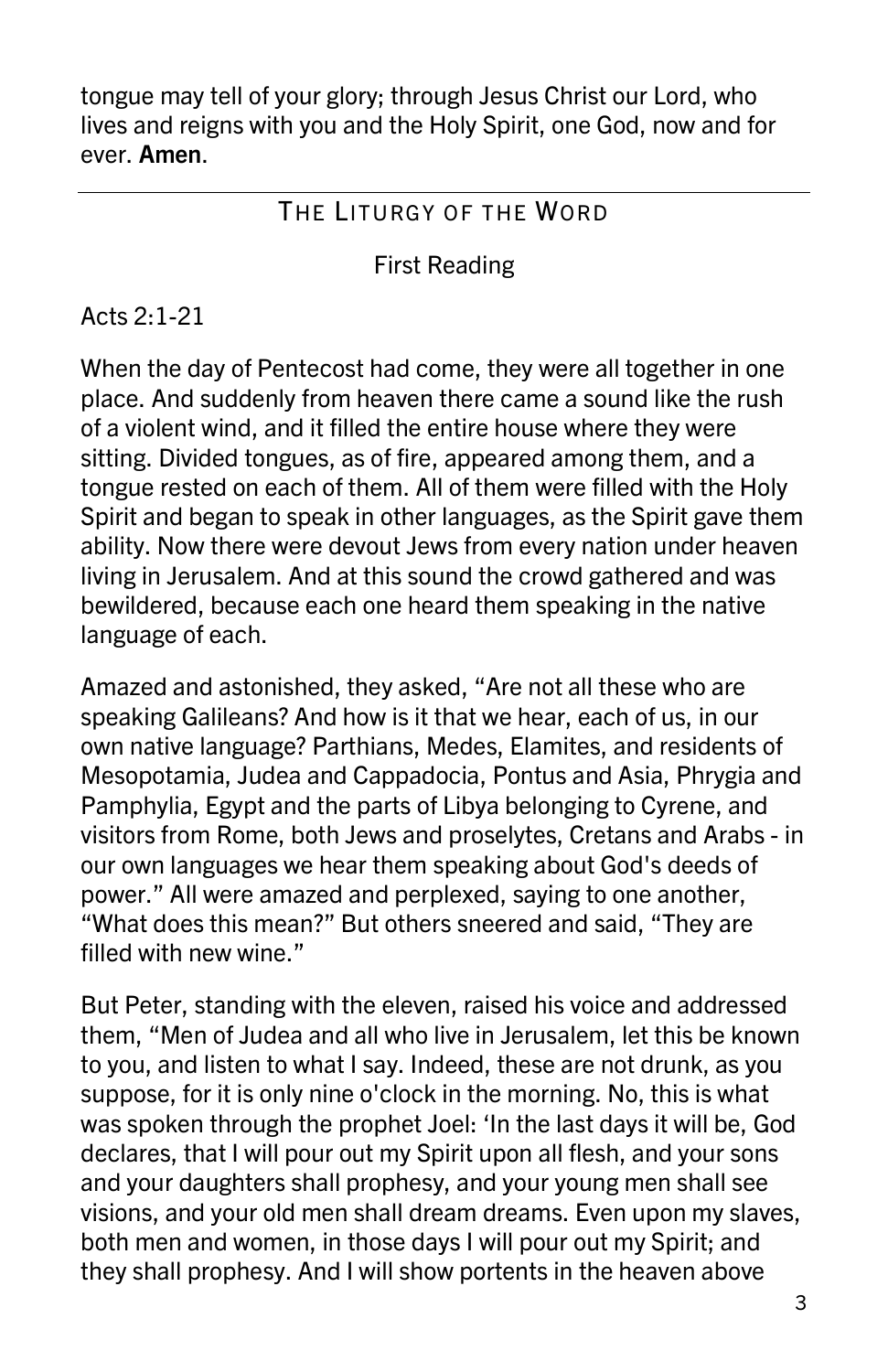and signs on the earth below, blood, and fire, and smoky mist. The sun shall be turned to darkness and the moon to blood, before the coming of the Lord's great and glorious day. Then everyone who calls on the name of the Lord shall be saved.'"

The Word of the Lord Thanks be to God.

### Psalm 104

#### Benedic, anima mea.

- O LORD, how manifold are thy works! / in wisdom hast thou made them all; the earth is full of thy creatures.
- So is the great and wide sea also, / wherein are things creeping innumerable, both small and great beasts.
- There go the ships; and there is Leviathan, / whom thou hast formed to take his pastime therein.
- THESE wait all upon thee, / that thou mayest give them meat in due season.
- When thou givest it to them they gather it; / and when thou openest thy hand they are filled with good.
- When thou hidest thy face they are troubled: / when thou takest away their breath they die, and are turned again to their dust.
- When thou lettest thy breath go forth they are made; / and thou renewest the face of the earth.
- LET the glorious majesty of the LORD endure for ever; / let the LORD rejoice in his works.
- The earth shall tremble at the look of him; / if he do but touch the hills they shall smoke.
- I will sing unto the LORD as long as I live: / I will praise my God while I have my being.
- And so shall my words please him: / my joy shall be in the LORD.

### Second Reading

Romans 8:14-17

For all who are led by the Spirit of God are children of God. For you did not receive a spirit of slavery to fall back into fear, but you have received a spirit of adoption. When we cry, "Abba! Father!" it is that very Spirit bearing witness with our spirit that we are children of God,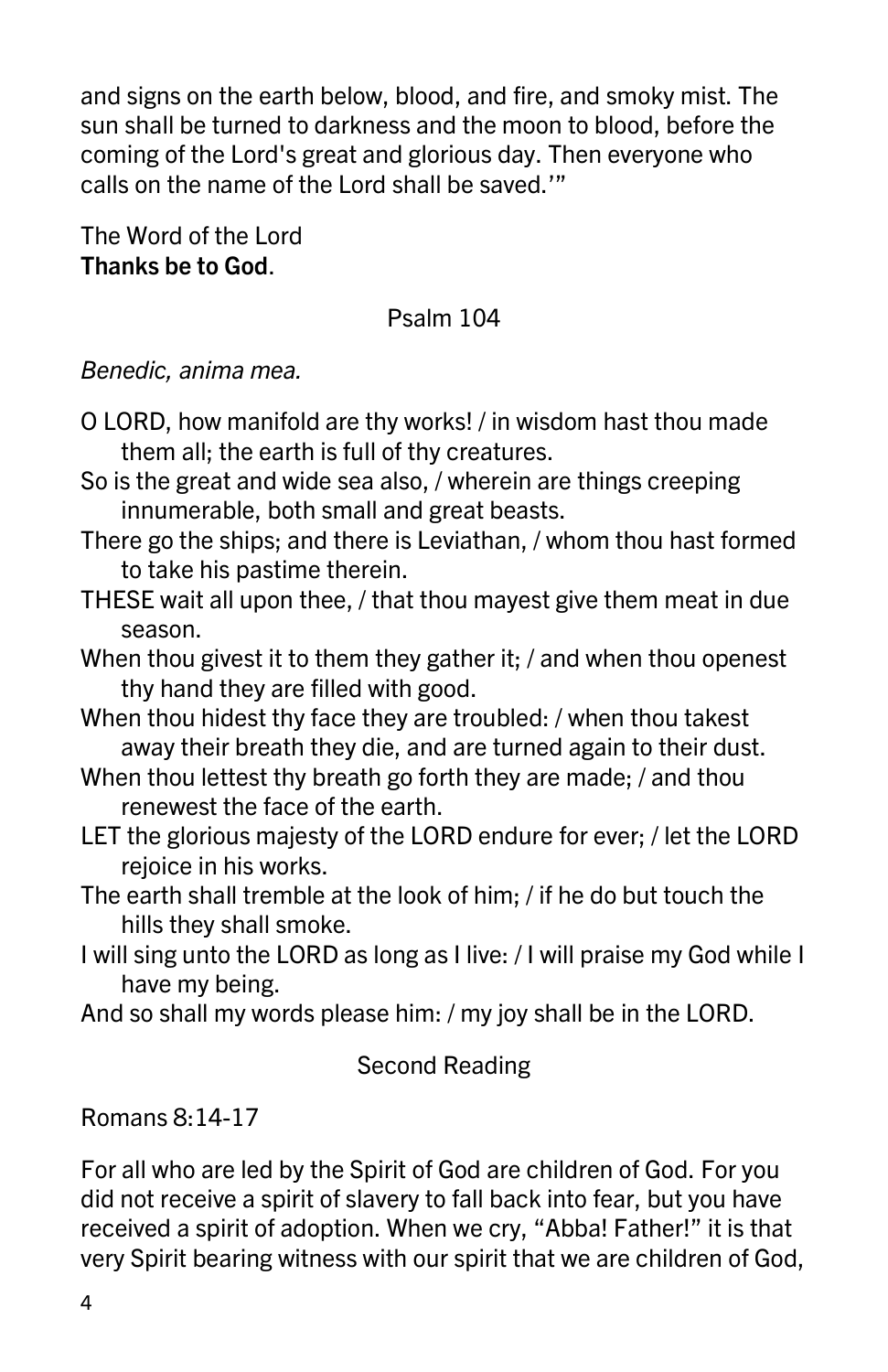and if children, then heirs, heirs of God and joint heirs with Christ if, in fact, we suffer with him so that we may also be glorified with him.

The Word of the Lord Thanks be to God.

Gradual Hymn

480 Come, Holy Ghost, our souls inspire Veni Creator Spiritus

Gradual Proper

Alleluia. Alleluia. *W.* O send forth thy Spirit, and they shall be made: and thou shalt renew the face of the earth. Alleluia. *W*. The Holy Spirit, proceeding from the throne, came down in unseen majesty : as on this day, upon the Twelve, purifying their most inmost hearts. Alleluia.

Gospel

John 14:8-17, 25-27

The Lord be with you.

#### And with thy spirit.

✠ The Holy Gospel is written in the fourteenth chapter of the Gospel of our Lord Jesus Christ according to St John, beginning at the eighth verse.

#### Glory be to thee, O Lord.

Philip said to Jesus, "Lord, show us the Father, and we will be satisfied." Jesus said to him, "Have I been with you all this time, Philip, and you still do not know me? Whoever has seen me has seen the Father. How can you say, 'Show us the Father'? Do you not believe that I am in the Father and the Father is in me? The words that I say to you I do not speak on my own; but the Father who dwells in me does his works. Believe me that I am in the Father and the Father is in me; but if you do not, then believe me because of the works themselves.

"Very truly, I tell you, the one who believes in me will also do the works that I do and, in fact, will do greater works than these, because I am going to the Father. I will do whatever you ask in my name, so that the Father may be glorified in the Son. If in my name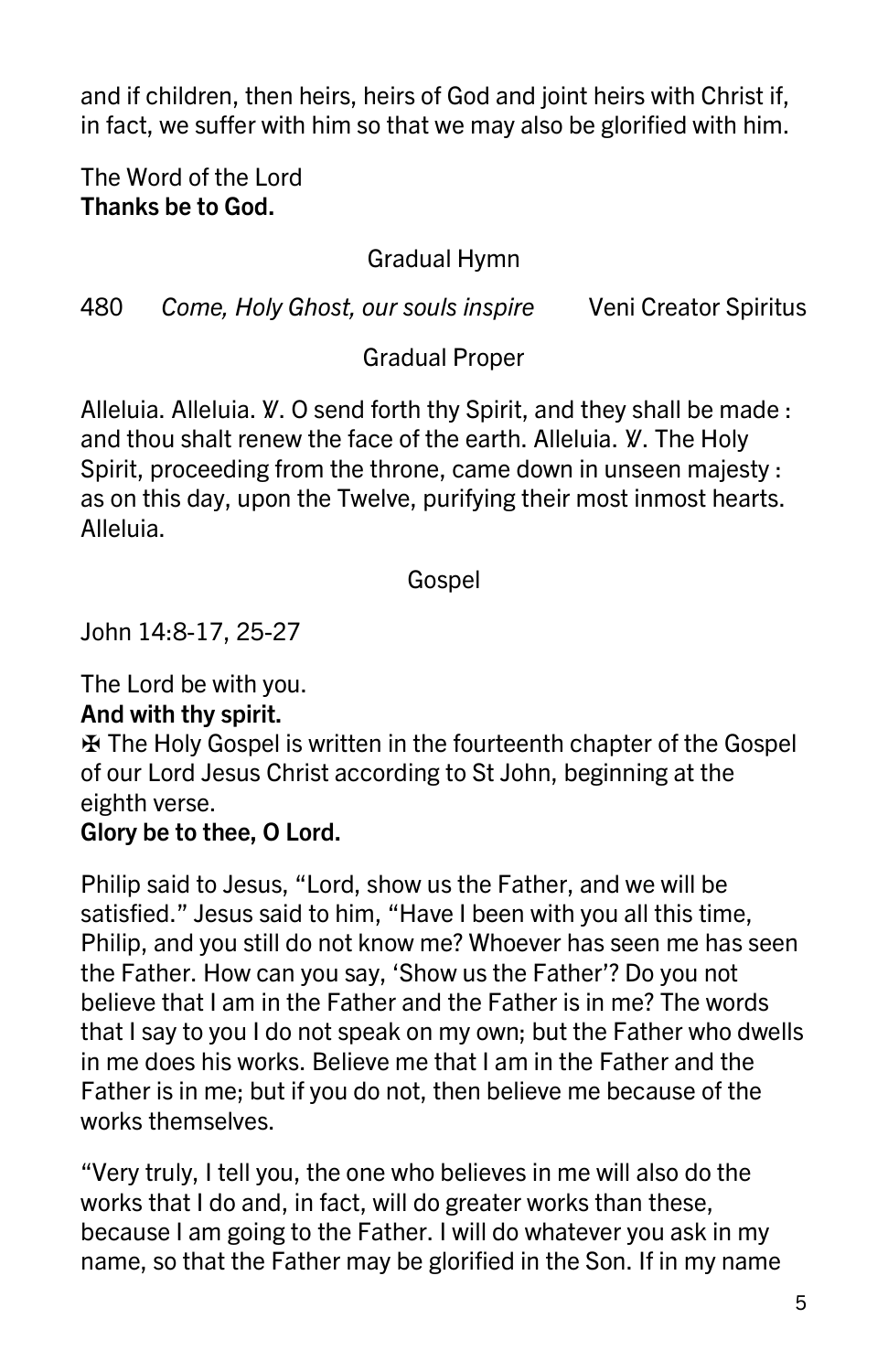you ask me for anything, I will do it. If you love me, you will keep my commandments. And I will ask the Father, and he will give you another Advocate, to be with you forever. This is the Spirit of truth, whom the world cannot receive, because it neither sees him nor knows him. You know him, because he abides with you, and he will be in you.

"I have said these things to you while I am still with you. But the Advocate, the Holy Spirit, whom the Father will send in my name, will teach you everything, and remind you of all that I have said to you. Peace I leave with you; my peace I give to you. I do not give to you as the world gives. Do not let your hearts be troubled, and do not let them be afraid."

The Gospel of the Lord. Praise be to thee, O Christ.

| Sermon                           | <b>Fr Stewart Murray</b> |
|----------------------------------|--------------------------|
| Creed                            | p. 5                     |
| Prayers of the People            | p. 6                     |
| <b>Confession and Absolution</b> | pp. 6-8                  |
| <b>Offertory Proper</b>          |                          |
|                                  |                          |

Stablish the thing, O God, that thou hast wrought in us : for thy temple's sake at Jerusalem, shall kings bring presents unto thee, alleluia.

Offertory Hymn

| Down Ampney |
|-------------|
|             |

Prayer over the Gifts

Giver of life, receive all we offer you this day. Let the Spirit you bestow on your Church continue to work in the world through the hearts of all who believe. We ask this in the name of Jesus Christ the Lord. Amen.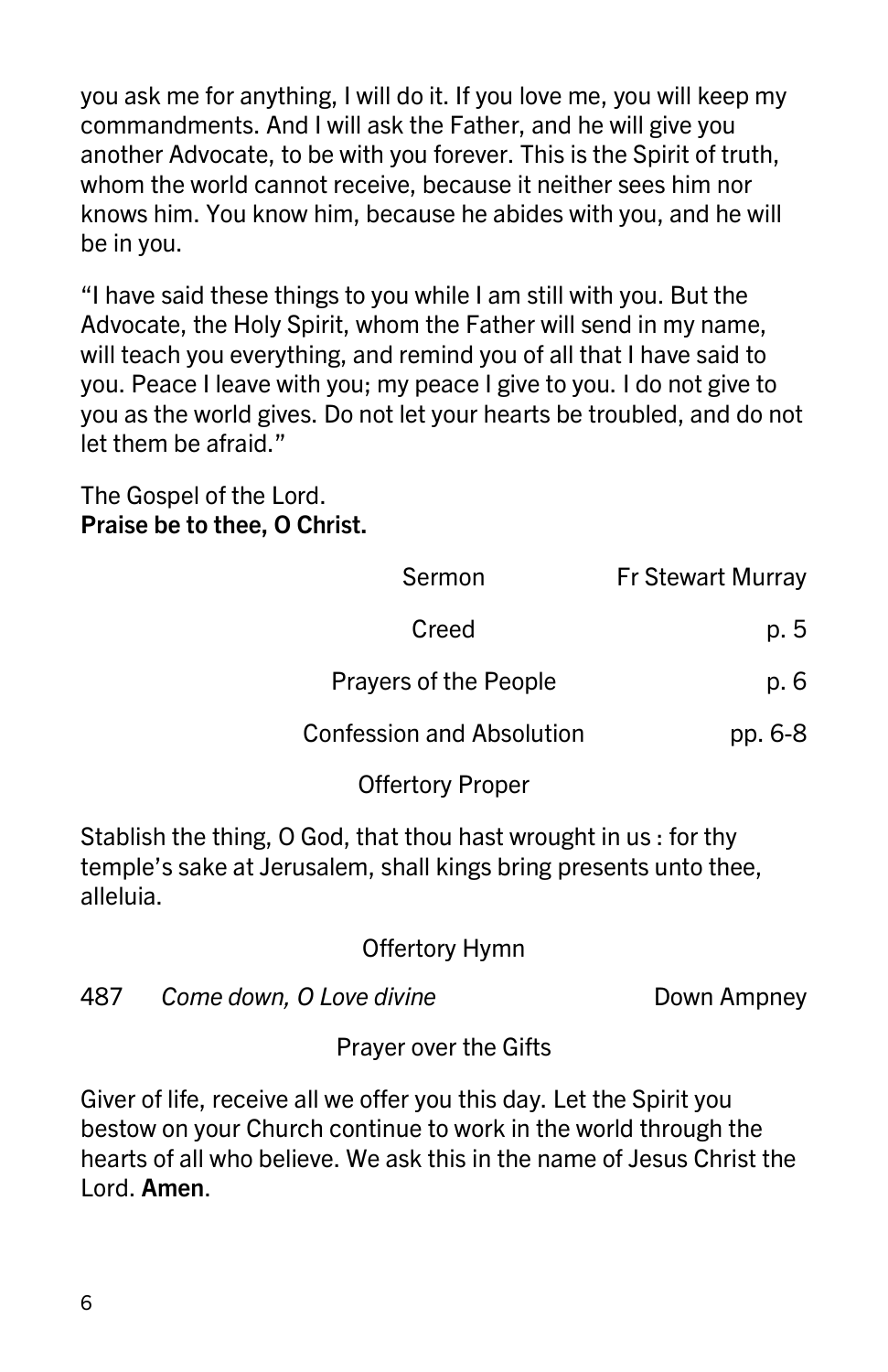### THE CANON OF THE MASS

| <b>Eucharistic Prayer</b> | pp. 10-12 |
|---------------------------|-----------|
|---------------------------|-----------|

Proper Preface p. 10

THROUGH Jesus Christ our Lord; according to whose most true promise, the Holy Spirit came down as at this time from heaven, lighting upon the disciples to teach them, and to lead them into all truth; giving them both the gift of tongues, and also boldness with fervent zeal constantly to preach the Gospel unto all nations; whereby we have been brought out of darkness and error into the clear light and true knowledge of thee, and of thy Son Jesus Christ.

| <b>Sanctus and Benedictus</b> | p. 10 |
|-------------------------------|-------|
| The Lord's Prayer             | p. 15 |
| The Fraction and Pax          | p. 15 |
| Agnus Dei                     | p. 16 |
|                               |       |

Communion Proper

I will not leave you comfortless; I will come to you yet again, alleluia : and your heart shall be joyful, alleluia, alleluia.

Music at Communion

The Golden Sequence **Plainsong** 

v.1-4

Prayer after Communion

Father, may we who have received this eucharist live in the unity of your Holy Spirit, that we may show forth his gifts to all the world. We ask this in the name of Jesus Christ our Lord. Amen.

| ash this in the name of Jesus Officit our Lord. Allien. |                                   |          |
|---------------------------------------------------------|-----------------------------------|----------|
|                                                         | <b>Thanksgiving and Dismissal</b> | pp.16-18 |
|                                                         | Post-Communion Hymn               |          |
| 477                                                     | Come, Holy Ghost, Creator blest   | Wareham  |